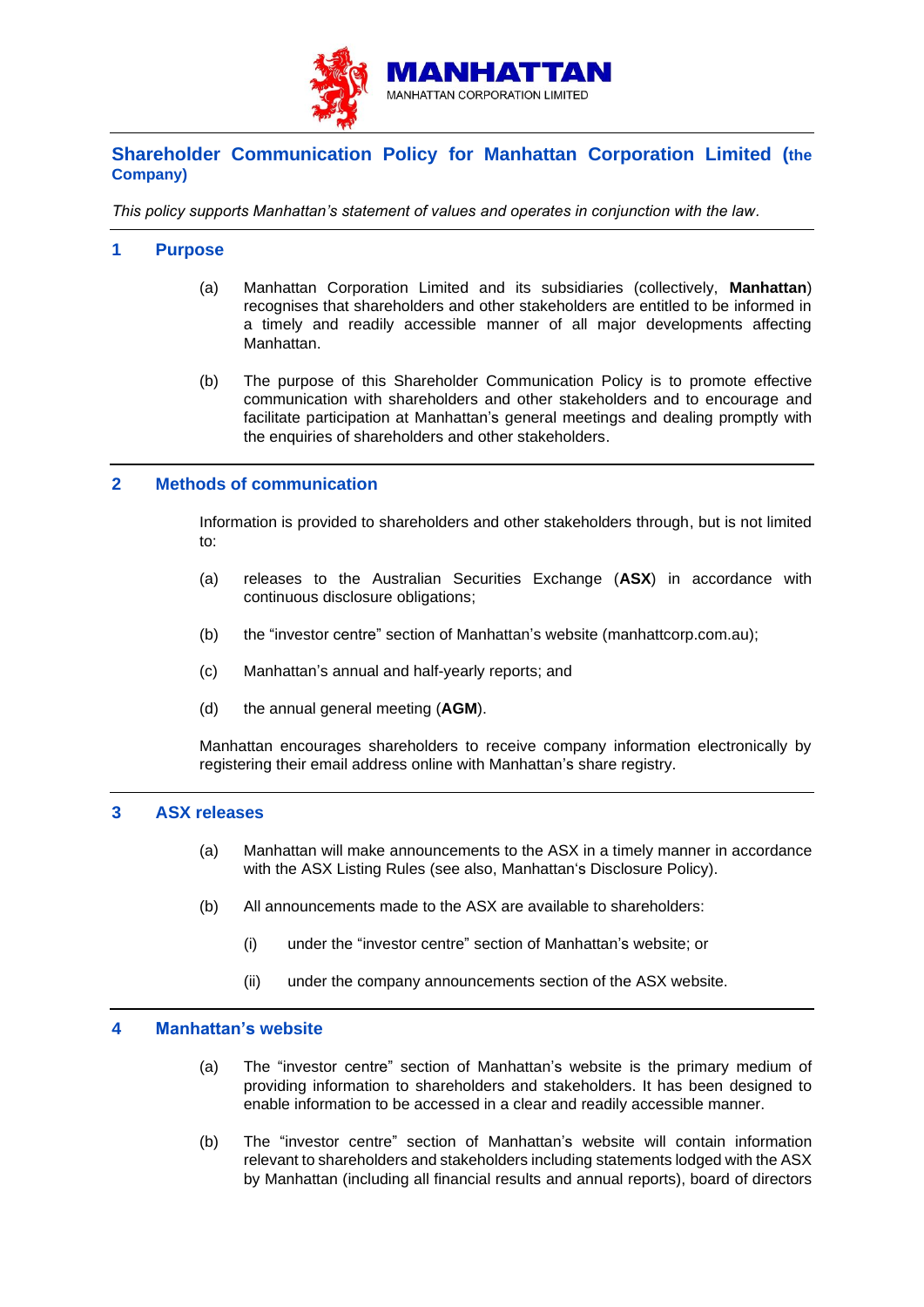of Manhattan (**Board**) and Board committee charters and corporate governance policies, press releases and other material relevant to Manhattan shareholders.

(c) Investors seeking to directly contact Manhattan should inquire through the "contact us" section of Manhattan's website.

#### **5 Annual General Meeting**

- (a) The (**AGM**) provides an important opportunity for Manhattan to provide information to its shareholders and a reasonable opportunity for informed shareholder participation. At the AGM, shareholders will have a reasonable opportunity to express their views to the Board and management and to vote on the Board's proposals. All shareholders are encouraged to attend the AGM.
- (b) The date, time and location of the AGM will be provided in the notice of meeting and on Manhattan's website.
- (c) Where practicable, Manhattan will consider the use of technological solutions for encouraging shareholder participation at meetings (which may include, for example, live webcasting of meetings, holding meetings across multiple venues by live telecommunications and hybrid meetings).
- (d) The notice of meeting and proxy form will be distributed to all shareholders prior to the AGM in the timeframe set by the Corporations Act and will be available on Manhattan's website.
- (e) Manhattan's auditor attends its AGM and is available to answer any questions regarding the conduct of and any issues arising from the audit or the preparation and content of the auditor's report.

### **6 General**

- (a) **Annual report**: Unless the share registry has been notified otherwise, the annual report will be emailed to all shareholders (to the email address recorded on Manhattan's share register) prior to the AGM and within the timeframe set by the Corporations Act.
- (b) **Half-year and full-year results**: The half-year and full-year results will be announced to the ASX pursuant to the ASX Listing Rules and are available to shareholders in the same manner as other ASX announcements. Following the release of Manhattan's half-year and full-year results, Manhattan may conduct investor and analyst briefings at which the media, institutional investors and stockbroking analysts will be briefed and given an opportunity to ask questions of the Chief Executive Officer, Chief Financial Officer and other relevant members of management.
- (c) **Quarterly reports**: Manhattan reports quarterly (for quarters ending 30 September, 31 December, 31 March and 30 June) through the release of an activities and cashflow report and associated presentation to the ASX and the Company's website.
- (d) **Dividends**: Australian resident shareholders are encouraged to provide Manhattan's share registry with bank account details to enable Manhattan to pay dividends by electronic funds transfer, rather than by cheque.